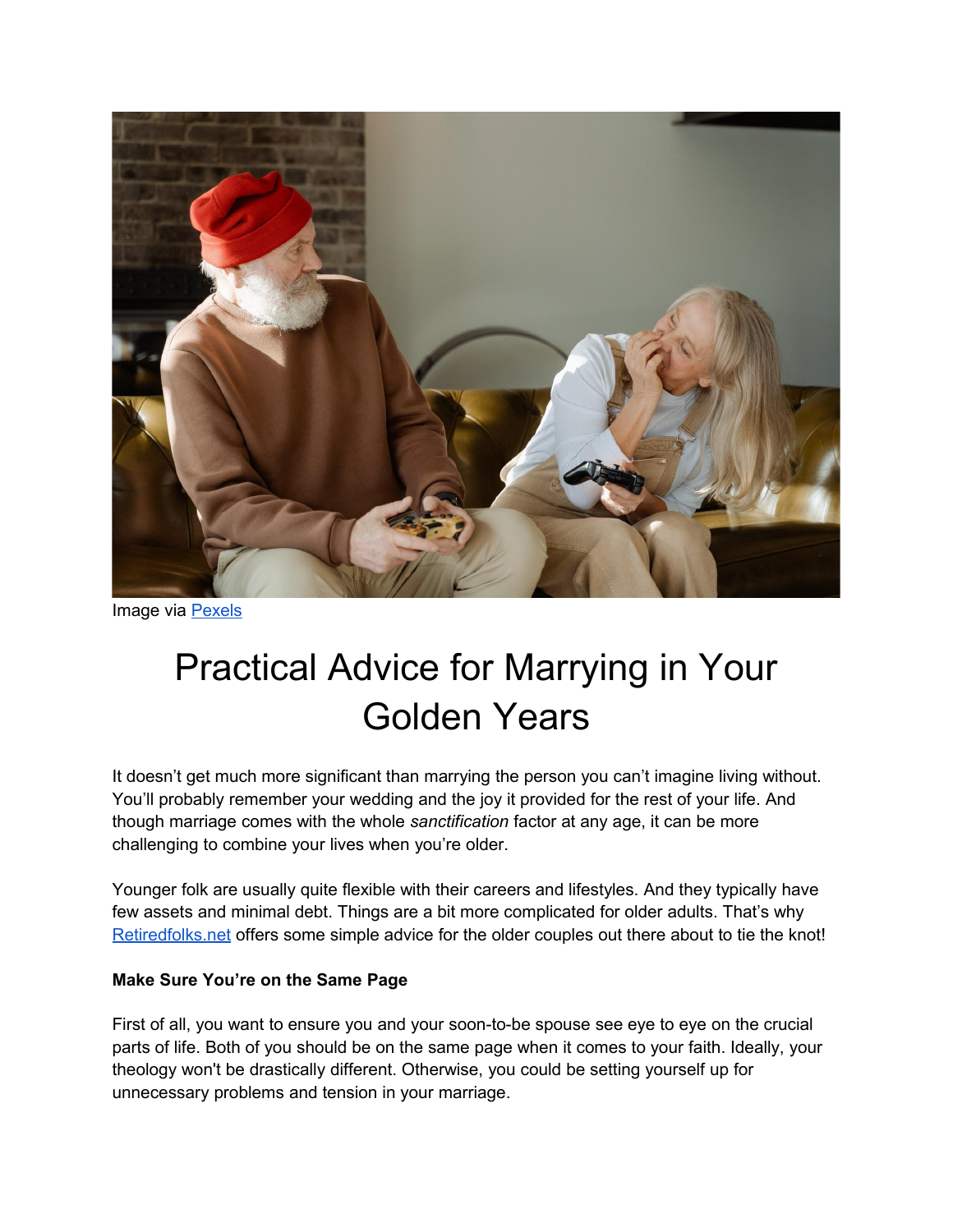You also want to be on the same page regarding money, where you want to live, and your longterm plan. We'll cover this in more detail below!

## **Make Money Together**

If you're like most couples, you're OK with padding your income a bit. Bolstering your financial standing can reduce stress and prevent tension from plaguing your relationship. And what better way to make money than to start a business together.

The good thing about working in your golden years is that you don't have to commit to a traditional 9-to-5 job. By landing on a [profitable business idea](https://www.tatacapital.com/blog/business-loan/10-business-ideas-for-senior-citizens/) and drawing up a solid business plan, you can set the stage for a thriving company together.

Among other details, your business plan should include your:

- Company description
- Product/service description
- Target audience
- Marketing analysis and strategy
- Financial forecasts
- Funding requests
- Company structure

Once you've handled the foundational tasks, you can start creating a brand, building a website, and promoting your business to the masses!

## **The Couple That Learns Together…**

Retirement provides a great opportunity to explore new interests and pursue long-held passions, particularly if you have the same interests. For some, this means finally getting to take that dream trip to Italy or [hiking](https://magazine.byu.edu/article/retired-tired/) the Appalachian Trail. However, travel and leisure are not the only options for those in retirement. Learning and education can also provide a rewarding way to spend your time.

There are many ways to learn and educate yourself in retirement. You can take classes at a local community college or [attend](https://www.phoenix.edu/degrees/masters.html) an online university to work toward the degree you've always wanted. Learning new things can help keep your mind sharp and improve your overall health. And pursuing education in retirement can be a great way to bond with your spouse or partner. Therefore, if you're looking for something more than just travel and leisure in retirement, consider learning and education. It may just be the perfect way to spend your golden years.